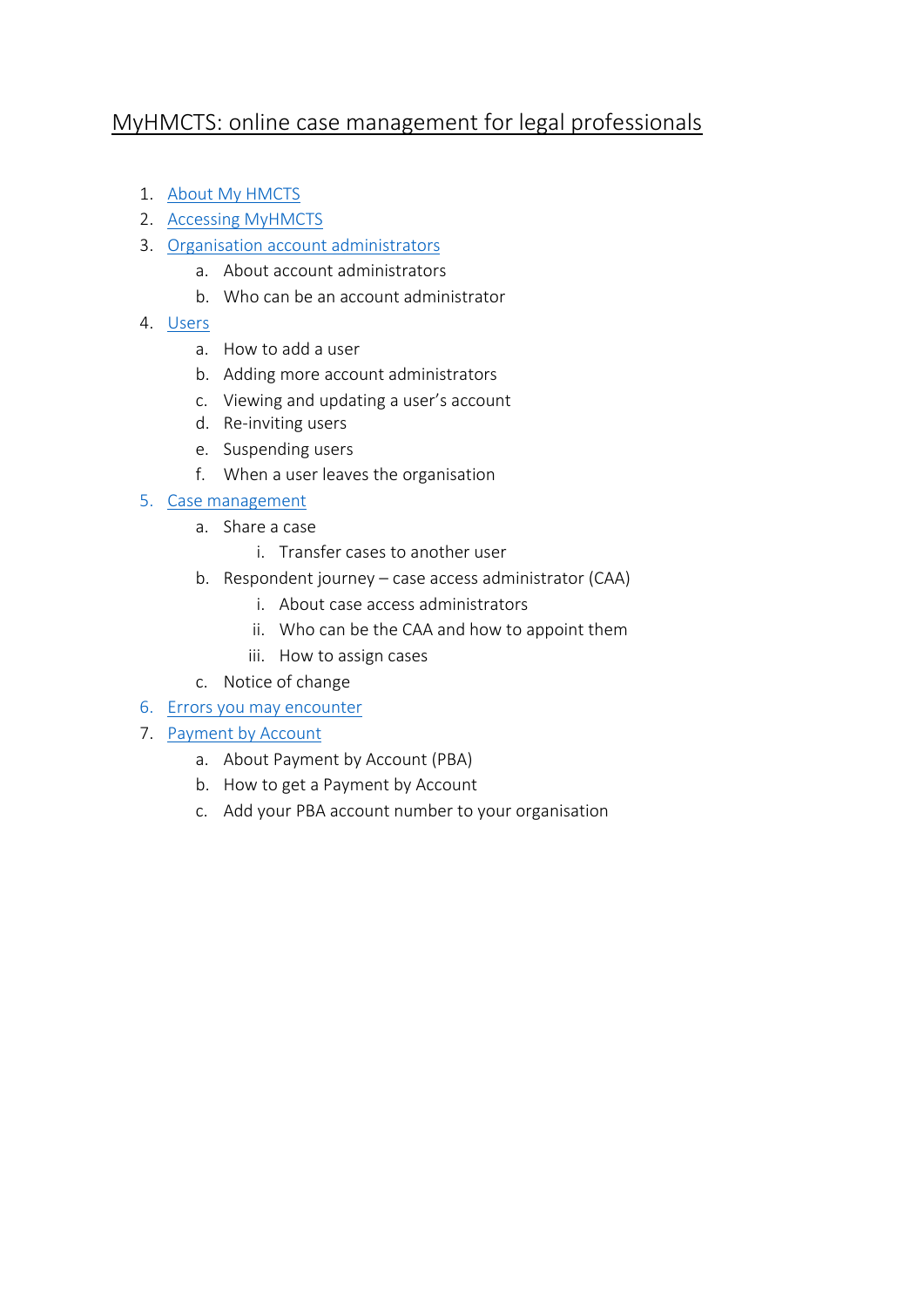## <span id="page-1-0"></span>1. About MyHMCTS?

MyHMCTS is an online case management tool for legal professionals that allows online case and payment submission, and organisation management.

This guide is for all professional users of the MyHMCTS service.

## <span id="page-1-1"></span>2. Accessing MyHMCTS

MyHMCTS is comprised of 2 services that provide access for the following functions:

a. Manage organisation: MyHMCTS account administrators can view the organisations name and address, and invite more users through [https://manage](https://manage-org.platform.hmcts.net/)[org.platform.hmcts.net](https://manage-org.platform.hmcts.net/)

### The organisation

Following login and entry of the verification code, you will be presented with a screen that shows the organisation details as registered with MyHMCTS.

| <b>MyHMCTS</b> | <b>Manage organisation</b>                                        | Sign out |
|----------------|-------------------------------------------------------------------|----------|
|                | <b>Organisation Users</b>                                         |          |
| <b>BETA</b>    | This is a new service - your feedback will help us to improve it. |          |

# **Organisation**

| <b>Name</b>    | DEMO ORG & CO                                                   |
|----------------|-----------------------------------------------------------------|
| <b>Address</b> | Demo Street<br>Demo Lane<br><b>Demo County</b><br><b>DE12MO</b> |
| Administrator  | DEMO USER ONE<br>demouser1@mail.com                             |

Organisational detail requests should be sent to the MyHMCTS support team on [myhmctssupport@justice.gov.uk.](mailto:myhmctssupport@justice.gov.uk) Please provide the name of your organisation and the change of details.

## The users

The full list of users that are part of your organisation can be found under the 'Users' tab in the black banner.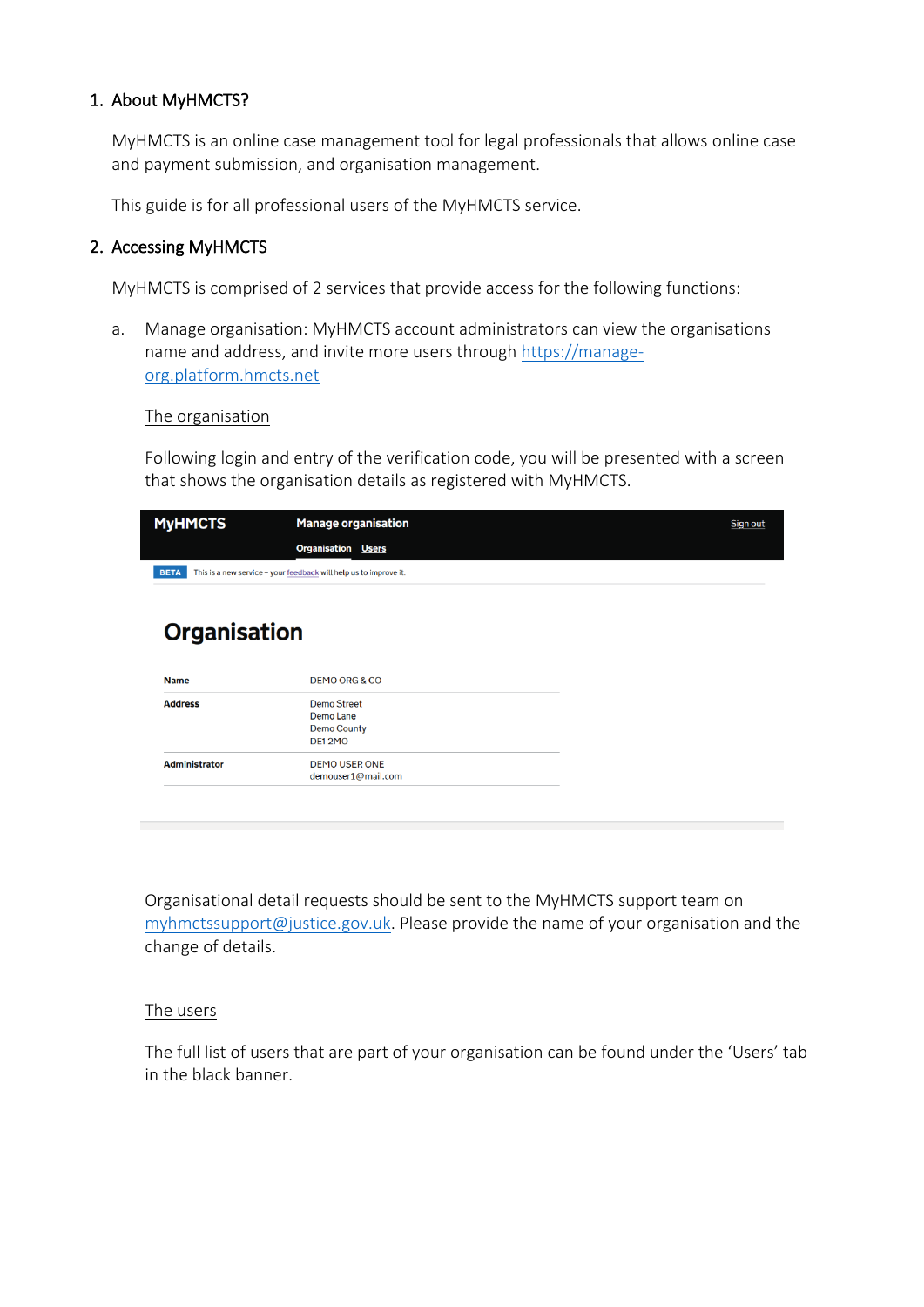| <b>MyHMCTS</b> | <b>Manage organisation</b><br><b>Organisation</b><br><b>Users</b> | Sign out     |
|----------------|-------------------------------------------------------------------|--------------|
| <b>BETA</b>    | This is a new service - your feedback will help us to improve it. |              |
| <b>Users</b>   |                                                                   | Invite user  |
| <b>Namo</b>    | Email                                                             | $C + 4 + 10$ |

| <b>Name</b>          | Email              | <b>Status</b> |
|----------------------|--------------------|---------------|
| <b>DEMO USER ONE</b> | demouser1@mail.com | Active        |
| Demo User Two        | demouser2@mail.com | Pending       |
| Demo User Three      | demouser3@mail.com | Active        |
| Demo User Four       | demouser4@mail.com | Active        |
| Demo User Five       | demouser5@mail.com | Active        |
| Demo User Six        | demouser6@mail.com | Active        |
| Demo User Seven      | demouser7@mail.com | Active        |
| Demo User Eight      | demouser8@mail.com | Active        |
| Demo User Nine       | demouser9@mail.com | Active        |

Each user that is part of the organisation, or has been invited to join the organisation, will appear in this list. It will show their name, their email address and their account status. You can see the users who have activated and can use the service and those users who have been invited but not yet activated.

b. Manage cases: Users can view, create and progress cases through: [https://manage](https://manage-case.platform.hmcts.net/)[case.platform.hmcts.net](https://manage-case.platform.hmcts.net/)

Case list

Following login and entry of the verification code, you will be presented with the case list screen.

| <b>MyHMCTS</b>                                                                   | <b>Manage cases</b>                 |                        |                            |                         | Sign out                                            |
|----------------------------------------------------------------------------------|-------------------------------------|------------------------|----------------------------|-------------------------|-----------------------------------------------------|
|                                                                                  | Case list Create case               |                        |                            |                         | Find case Q                                         |
| This is a new service - your feedback will help us to improve it.<br><b>BETA</b> |                                     |                        |                            |                         |                                                     |
| <b>Case List</b>                                                                 |                                     |                        |                            |                         |                                                     |
| <b>Hide Filter</b>                                                               |                                     |                        |                            |                         |                                                     |
| <b>Filters</b>                                                                   | <b>Case List</b>                    |                        |                            |                         |                                                     |
| Jurisdiction                                                                     | Displaying 1 - 15 out of 15 results |                        |                            |                         |                                                     |
| Manage probate applications                                                      | ÷<br>Case reference $\mathbf v$     | Your<br>v<br>reference | <b>First</b><br>name(s) of | Last<br>v<br>name(s) of | <b>Date</b><br>Case<br>v<br>v<br>v<br>of<br>printed |
| Case type                                                                        |                                     |                        | deceased                   | deceased                | death                                               |
| Grant of representation                                                          | $\bullet$<br>1597-3359-0850-8002    | Ref/test               | <b>Test</b>                | deceased                | 1.Jan 2020                                          |
| <b>State</b>                                                                     | 1597-6529-2408-4291                 | Ref/test               | <b>TEST</b>                | <b>TEST</b>             | 1 Jan 2000                                          |
| Any                                                                              | 1597-6640-7797-6223<br>٠            | Ref/test               | test                       | test                    | 1 Jan 2020                                          |
|                                                                                  | 1598-3638-2498-5103                 | Ref/Admon              | test                       | test                    | 1 Jan 2020                                          |
| Apply<br>Reset                                                                   | 1598-3640-9401-0432                 | test                   | test                       | test                    | 1 Jan 2020                                          |
|                                                                                  | 1602-4952-3146-1049                 | <b>REF</b>             | <b>Test</b>                | <b>Test</b>             | 1 Jan 2000                                          |
|                                                                                  | 1603-7321-5242-4773                 | Ref/test               | Dummy                      | <b>TESTING</b>          | 1 Jan 2020                                          |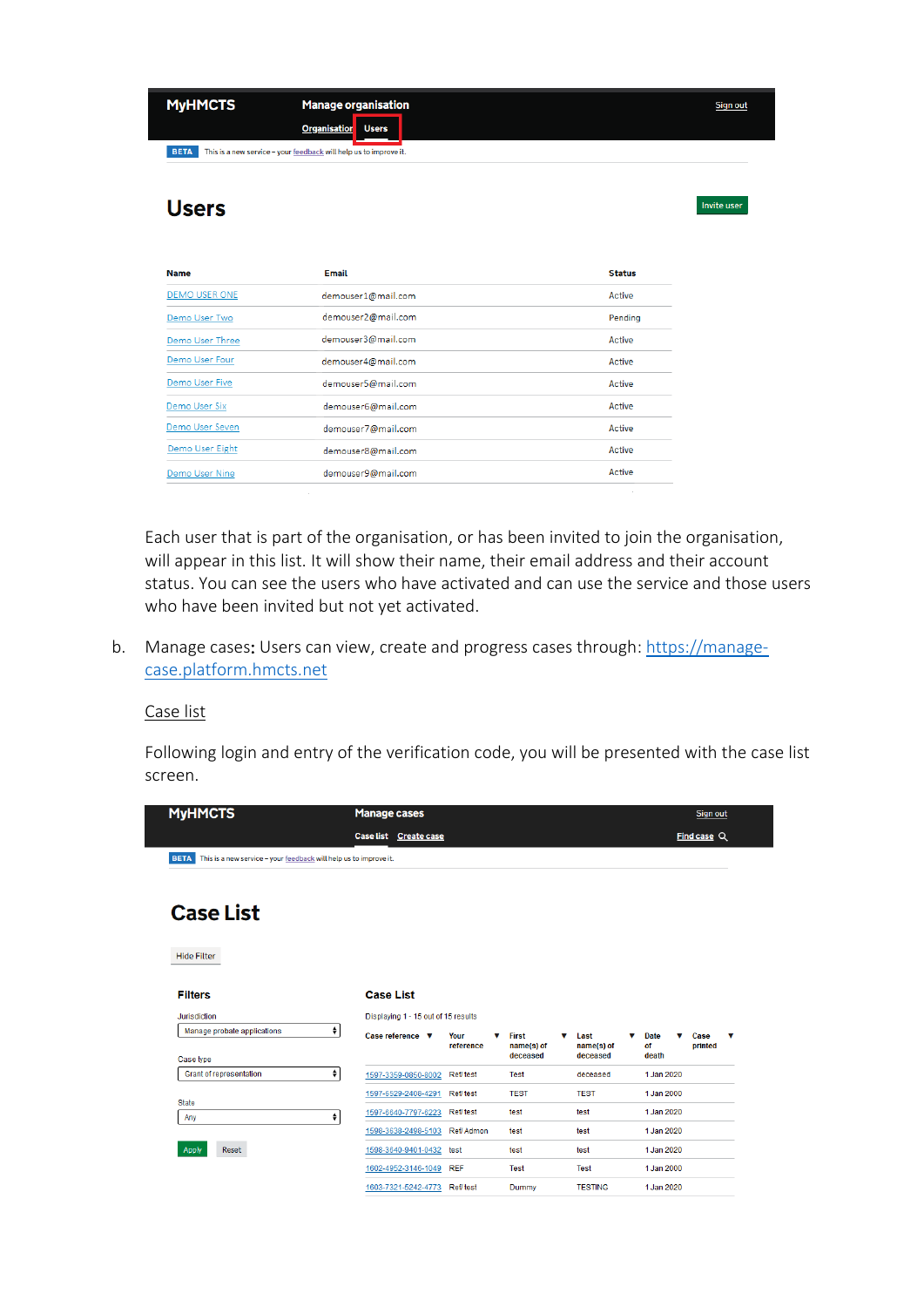You can create a new case and search for existing cases that have been created/submitted through MyHMCTS.

For guidance on how to register for the service or how to submit an application through MyHMCTS, please visit [MyHMCTS: online case management for legal professionals](https://www.gov.uk/guidance/myhmcts-online-case-management-for-legal-professionals)

## c. Multi-factor Authentication (MFA)

This is a security feature that requires a user to enter a verification code each time they login to the service. The verification code will be sent to the user by email and must be entered within 90 minutes, after which it expires.

Things to know:

- If the verification is entered after 90 minutes, the system will inform the user of this and it will send a new one.
- If the verification code is not entered before a new login attempt to the service is made for an account, the new login attempt will invalidate the previous verification code and send the user a new verification code.

The verification code email should be received shortly after logging in, however, if the code it is taking up to or more than 10 minutes to arrive, the following security configuration setting changes may need to be made to speed up the delivery of the verification codes.

## Security configuration settings

Steps to take in Outlook – Add (whitelist) the email address: [hm.courts.and.tribunals.registrations@notifications.service.gov.uk](mailto:hm.courts.and.tribunals.registrations@notifications.service.gov.uk) in the firms safe sender list in outlook settings.

Additionally, add @notifications.service.gov.uk email domain to any trusted domain list that is held by the firm.

Steps to take in External Security software (e.g. Mimecast) Set as permitted sender - Navigate to Administration -> Directories -> Permitted Senders -> Build -> Add email addresses and add [hm.courts.and.tribunals.registrations@notifications.service.gov.uk](mailto:hm.courts.and.tribunals.registrations@notifications.service.gov.uk)



Add exception to Greylisting policy - Navigate to Administration -> Gateway -> Policies Greylisting and create a new policy with the following settings: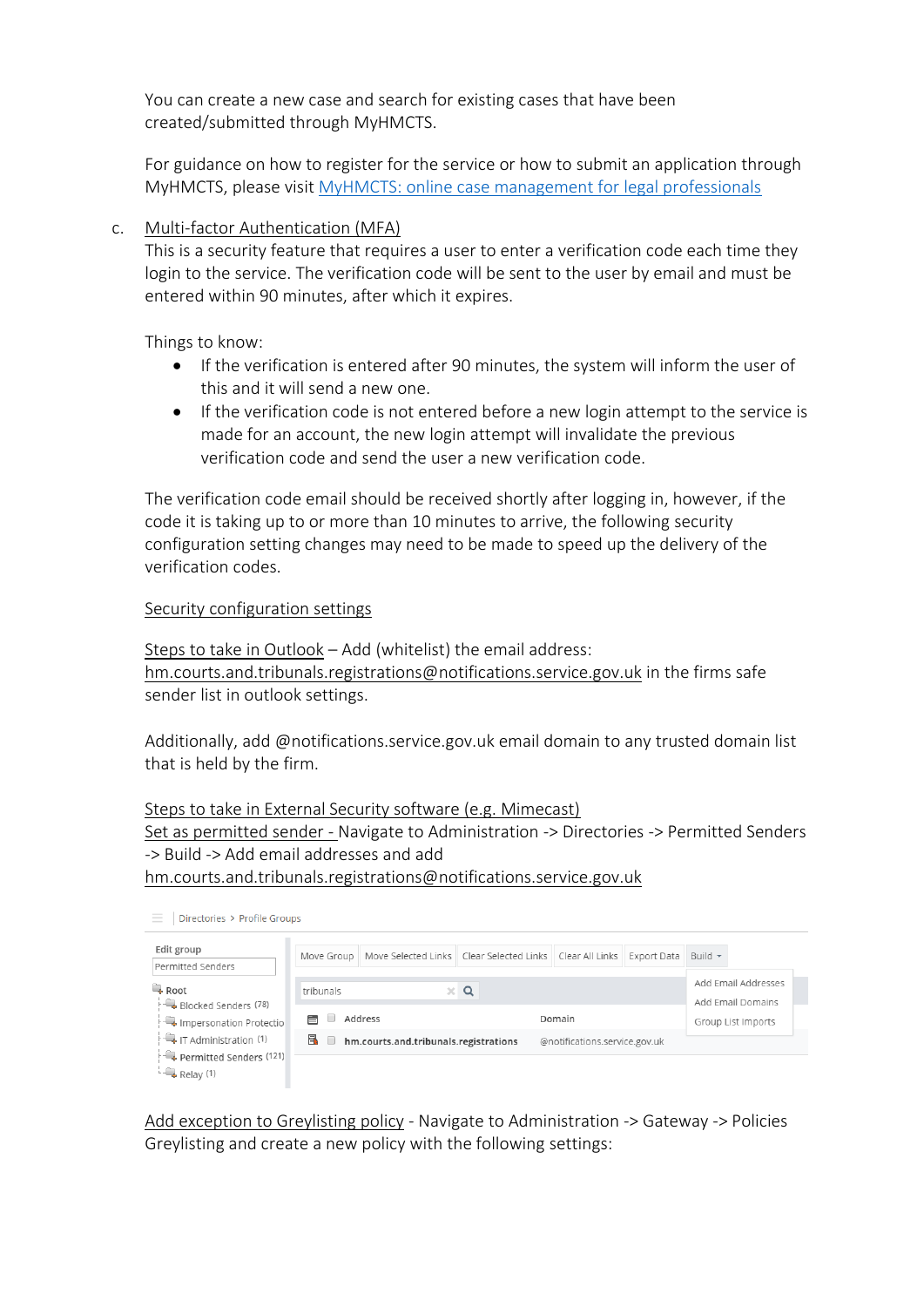| Gateway > Policies<br>$=$                       |                                    |        |
|-------------------------------------------------|------------------------------------|--------|
| Save and Exit<br>Go Back<br>Save                |                                    |        |
| Options                                         |                                    |        |
| <b>Policy Narrative</b>                         | #171776 Gov 2FA                    | 0      |
| <b>Select Option</b>                            | Take no action                     | ▼<br>o |
| <b>Emails From</b>                              |                                    |        |
| <b>Addresses Based On</b>                       | The Return Address                 | ø      |
| <b>Applies From</b>                             | <b>Email Domain</b>                | ۷<br>0 |
| <b>Specifically</b>                             | mail.notifications.service.gov.uk  | ◉      |
| <b>Emails To</b>                                |                                    |        |
| <b>Applies To</b>                               | <b>Internal Addresses</b>          | ▼<br>n |
| Specifically                                    | Applies to all Internal Recipients | Q      |
| Validity                                        |                                    |        |
| <b>Enable / Disable</b>                         | Enable<br>▼<br>0                   |        |
| Set policy as perpetual                         | Always On<br>⋒                     |        |
| <b>Date Range</b>                               | All Time $\sim$                    |        |
| <b>Policy Override</b><br><b>Bi Directional</b> | ⋒                                  |        |
|                                                 | a                                  |        |

If users are still experiencing delays/ issue with the verification codes, they should contact [myhmctssupport@justice.gov.uk](mailto:myhmctssupport@justice.gov.uk) for assistance.

## <span id="page-4-0"></span>3. Organisation account administrators

## a. About account administrators

This is any user with the full set of available access permissions to MyHMCTS. The person who originally registered the organisation for MyHMCTS automatically becomes the account administrator and can:

- view, create and progress cases
- invite and manage users
- manage the organisation, including name and address
- manage case access for all users in the organisation

The original account administrator is responsible, once their account is approved and activated, for inviting the required users to join the organisation.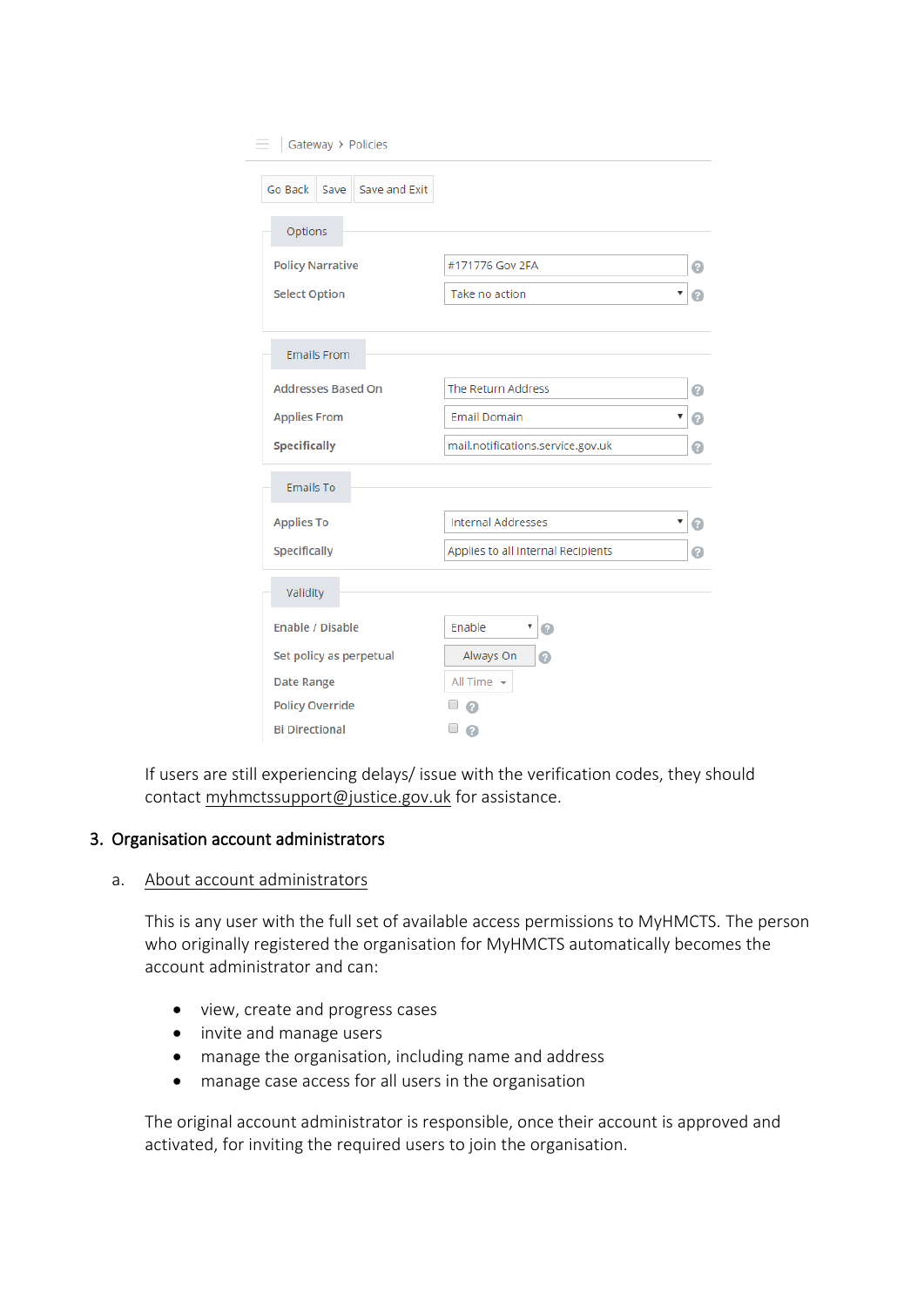### b. Who can be an account administrator

Anyone can be an account administrator and we advise that there should be at least two in your organisation. This is to ensure continuity if that person is unavailable through annual leave or has left the organisation.

Existing users within the organisation can also be appointed as account administrator. Please see 'Viewing and updating a user's account' section for further information.

### <span id="page-5-0"></span>4. Users

a. How to add a user

As the original account administrator, it is your responsibility to invite more users to the organisation. You can add as many users as you require, and this can be done within the 'Users' tab by selecting the green 'Invite user' button.

You will see a screen to enter the name, email address and select what access permissions you would like to give the user.

| . |  |
|---|--|
|   |  |

# **Invite user**

When you send this invitation, the user will receive an email from HM Courts and Tribunals Registrations so they can finish setting up their account.

#### **First name**

Include all middle names.

**Last name** 

#### **Email address**

#### **Permissions**

Choose at least one action the user can do. You can change this later.

| Manage cases                                                                                                                                                                                                                                                                       |
|------------------------------------------------------------------------------------------------------------------------------------------------------------------------------------------------------------------------------------------------------------------------------------|
| View, create and progress cases.                                                                                                                                                                                                                                                   |
| Manage users<br>Invite users.                                                                                                                                                                                                                                                      |
| Manage organisation<br>View the organisation name and address.                                                                                                                                                                                                                     |
| Case access administrator<br>Manage case access for all users within your organisation. You can assign this role to any<br>user in your organisation. However, your service might not currently support this role.<br>You will receive further quidance once it becomes available. |

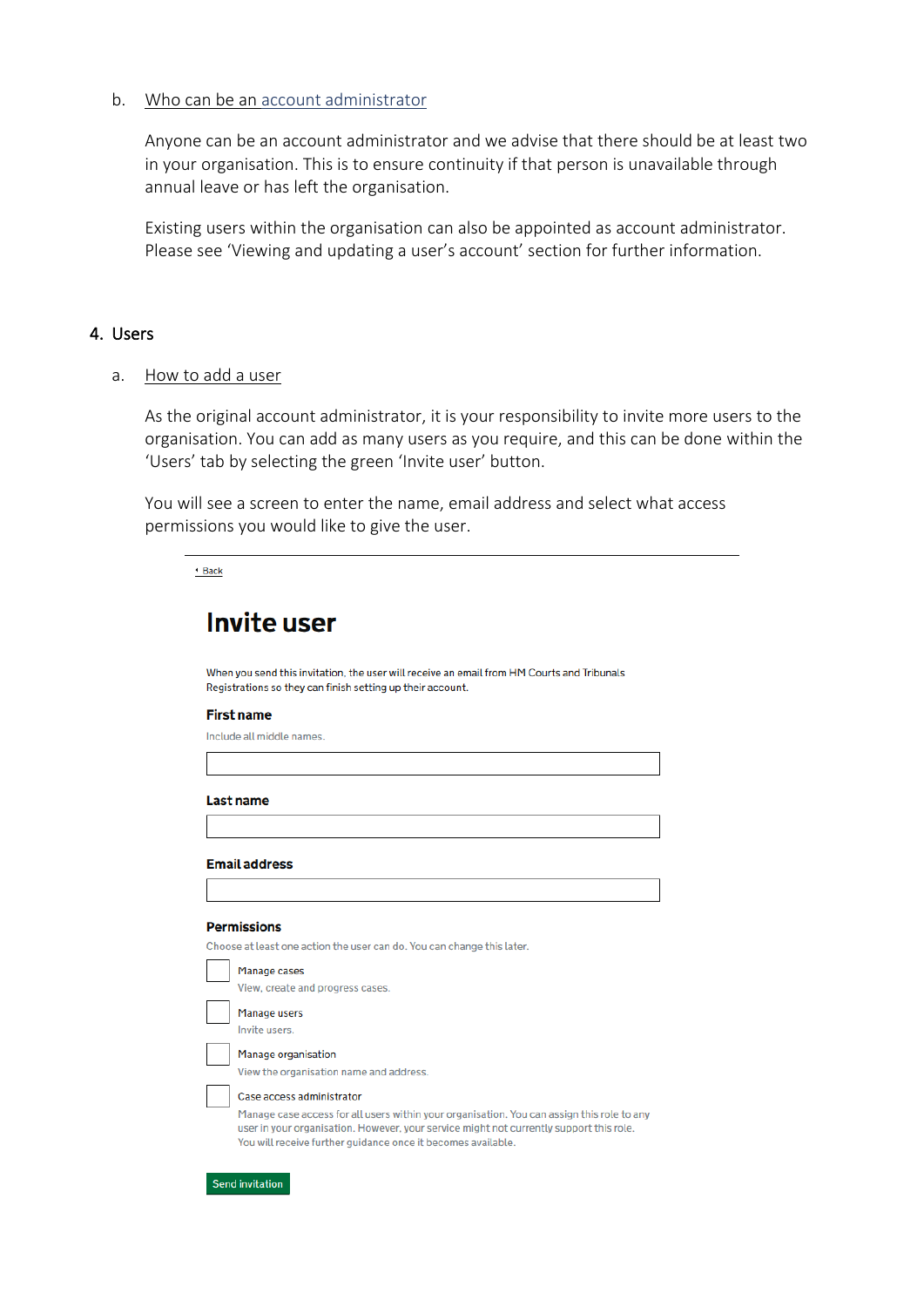### b. Adding more account administrators

You can appoint an account administrator at the invitation stage. You should select all the available access permissions.

#### c. Viewing and updating a user's account

You can view a user's account from within the 'Users' tab and by selecting the user's name. A screen showing that users details will appear.

| <b>MyHMCTS</b>       | <b>Manage organisation</b>                                        |        | Sign out        |
|----------------------|-------------------------------------------------------------------|--------|-----------------|
|                      | <b>Organisation Users</b>                                         |        |                 |
| <b>BETA</b>          | This is a new service - your feedback will help us to improve it. |        |                 |
| <sup>4</sup> Back    |                                                                   |        |                 |
| User details         |                                                                   |        | Suspend account |
| <b>Name</b>          | Demo User Two                                                     |        |                 |
| <b>Email address</b> | demouser2@mail.com                                                |        |                 |
|                      |                                                                   | Change |                 |
| <b>Permissions</b>   | Manage organisations<br>Manage users<br>Manage cases              |        |                 |

This will tell you the user's name, email address and the access permissions, which will help you identify if you need to update the account.

To update the access permissions select 'Change' next to the available permissions for the user. This will bring up tick boxes to select or unselect permissions.

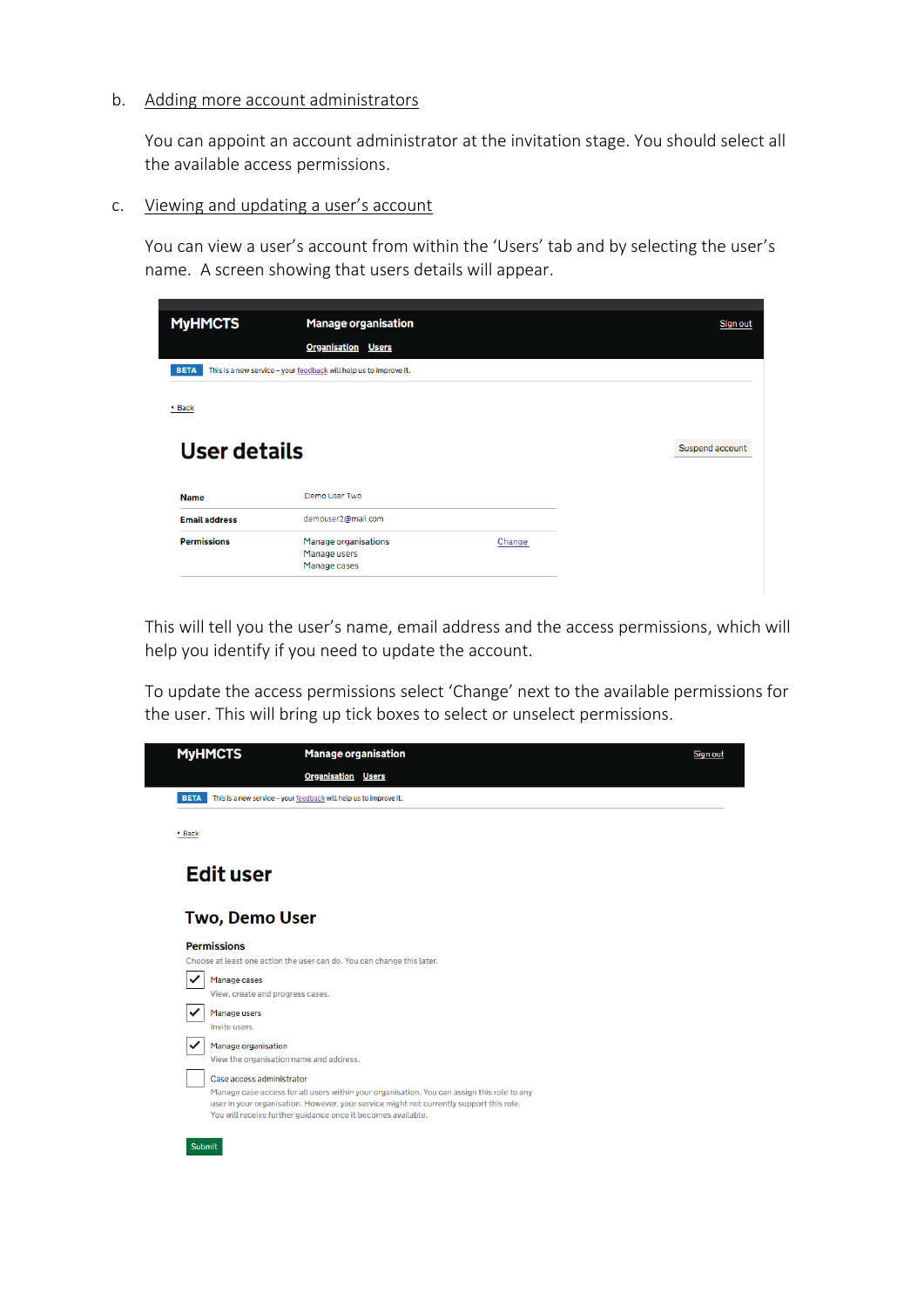After you have selected or unselected the permissions, select submit and you will be returned to the account details with the updated information.

| <b>MyHMCTS</b>       | <b>Manage organisation</b>                                        | Sign out        |
|----------------------|-------------------------------------------------------------------|-----------------|
|                      | <b>Organisation Users</b>                                         |                 |
| <b>BETA</b>          | This is a new service - your feedback will help us to improve it. |                 |
|                      |                                                                   |                 |
| <sup>4</sup> Back    |                                                                   |                 |
|                      |                                                                   |                 |
| User details         |                                                                   | Suspend account |
| <b>Name</b>          | <b>Demo User Two</b>                                              |                 |
| <b>Email address</b> | demouser2@mail.com                                                |                 |

d. Re-inviting users

The activation email when a user is first invited lasts for 20 days. You can re-invite a user when they have not activated their account in time.

The users account status will display as pending until they have activated their account. You can view a user's account from within the 'Users' tab and by selecting the user's name. A screen showing the user has not activated their account will appear.

◆ Back

# **Pending user details**

| <b>Name</b>                                                                         | <b>Test User</b>                                                                                                                                                        |
|-------------------------------------------------------------------------------------|-------------------------------------------------------------------------------------------------------------------------------------------------------------------------|
| <b>Email address</b>                                                                | Testuser@gmail.com                                                                                                                                                      |
| setting up their account.<br>You can't invite the same user more than once an hour. | This user has already been invited but has not activated their account.<br>If you resend an invitation, they'll receive an email from HM Courts and Tribunals to finish |
| <b>Resend invitation</b>                                                            |                                                                                                                                                                         |

To resend the activation email, select 'resend invitation'. You will see a screen for that user to select what access permissions you would like to give the user.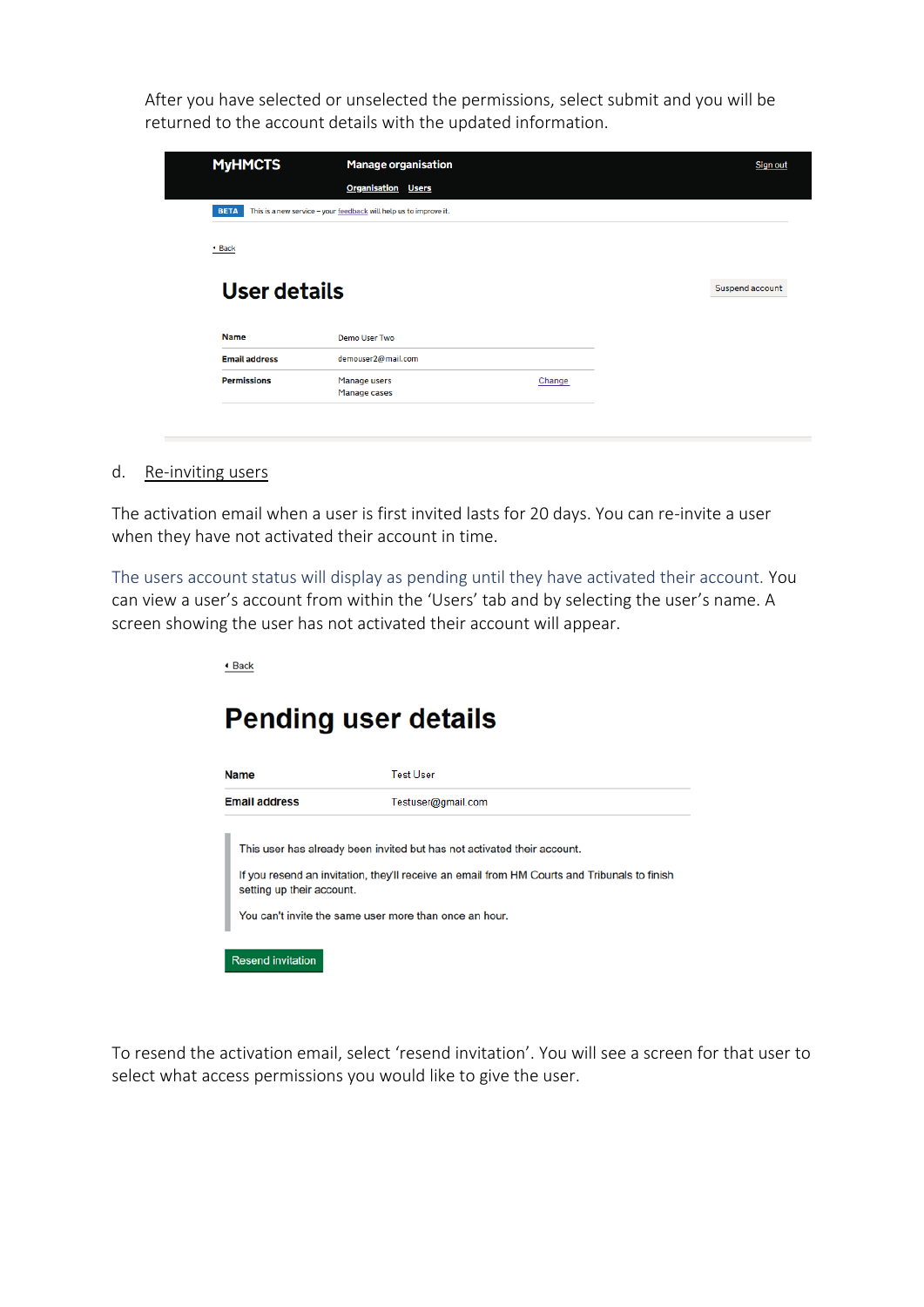| <b>Invite user</b>                                                                                                                                       |
|----------------------------------------------------------------------------------------------------------------------------------------------------------|
| When you send this invitation, the user will receive an email from HM Courts and Tribunals<br>Registrations so they can finish setting up their account. |
| <b>First name</b><br>Include all middle names.                                                                                                           |
| <b>Test</b>                                                                                                                                              |
| Last name<br><b>User</b>                                                                                                                                 |
| <b>Email address</b><br>Testuser@gmail.com                                                                                                               |
| <b>Permissions</b><br>Choose what the user will be able to do. You can change this later.<br><b>Manage Cases</b>                                         |
| View, create and progress cases.<br><b>Manage Users</b>                                                                                                  |
| Invite users.<br>Manage Organisation<br>View organisation name and addresses.                                                                            |
| <b>Send invitation</b>                                                                                                                                   |

e. Suspending users

You can suspend a user account when they have left the organisation. The suspension removes access to the account immediately and the user will not be able to login to the service.

You should not suspend an account if you need to re-invite the user again due an error in their email address or name. If the error is in the email address you can re-invite the user with the correct email address.

If an account has been suspended in error, you must contact [myhmctssupport@justice.gov.uk](mailto:myhmctssupport@justice.gov.uk) to ask for the account to be unsuspended and provide the reason.

#### f. When a user leaves the organisation

As part of a user's leaving process, they should ensure that all their cases are shared, where possible, with another user. They can do this for the services that have the 'share a case' functionality available to them.

For the services where the share a case functionality is not available, these cases must be removed from MyHMCTS. Users should tell the service for the case that they are leaving or that the user has left and ask for the email be updated to another user. This will ensure all future notifications for the case are received. However, to make progress, the case will revert to the current paper process for that service.

#### <span id="page-8-0"></span>5. Case management

The management and progression of cases will differ between services and you should refer to the service guidance for assistance.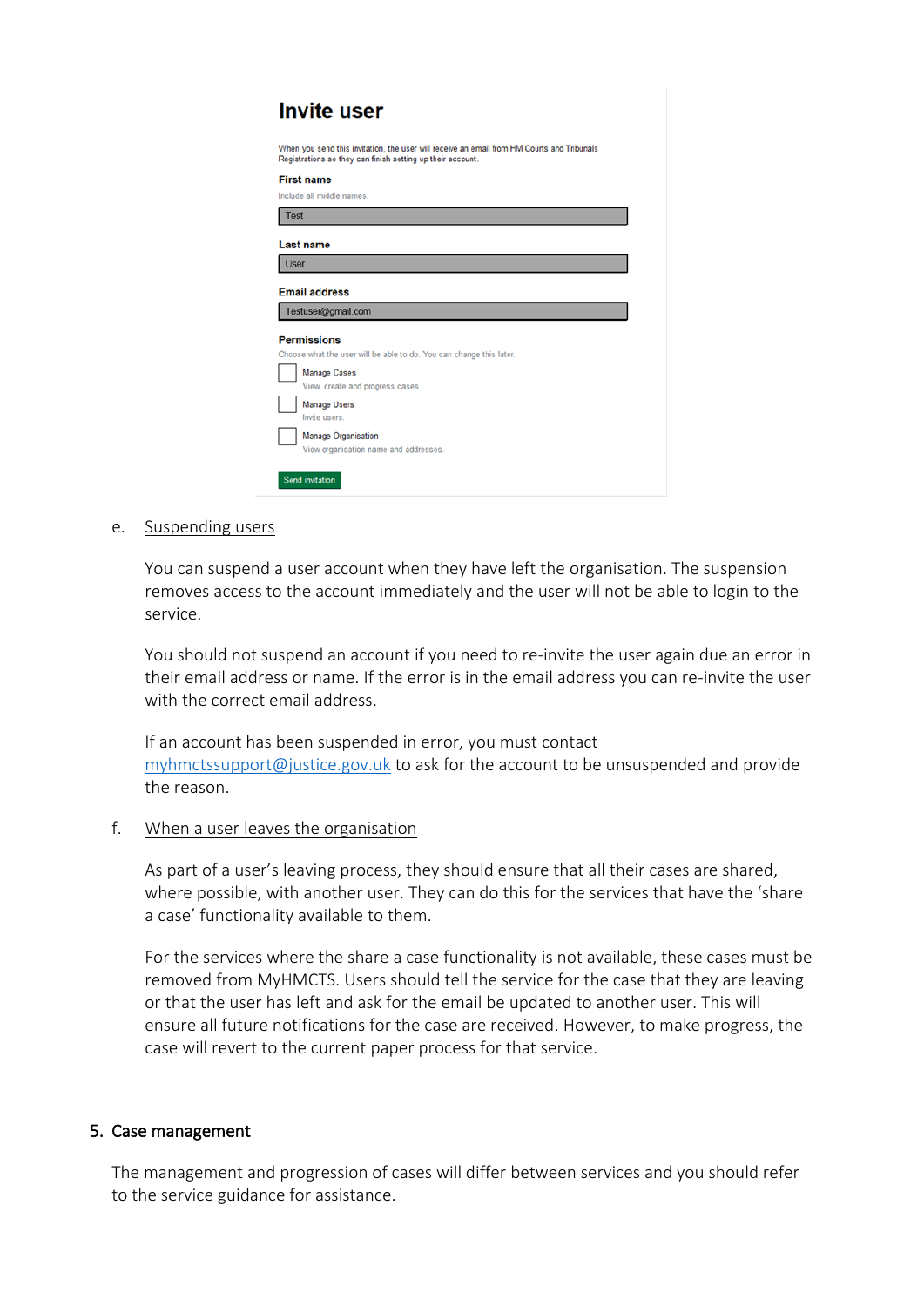## a. Share a case

This allows you to share a case you have submitted to the court or tribunal with another user in your organisation. This gives the new user full access to the case to view and progress where necessary.

You should ensure that you share all cases you have submitted, where possible, with at least one other user to avoid the organisation losing access to the case if you leave the organisation.

## i. Transfer cases to another user

Cases cannot be transferred from one user to another. Users should use the share a case functionality. For services where the share a case functionality cannot be used, it will revert to paper.

## b. Respondent journey – case access administrator (CAA)

### ii. About case access administrators (CAA)

This is a user with the ability to assign unassigned cases served on your organisation to the relevant users. This is an essential role as only the CAAs for your organisation can assign unassigned cases.

This role is linked to the respondent journey functionality - for example, where your organisation is representing a respondent in a case, the solicitor can be given access to the digital case file submitted by the applicant's solicitor. This digital case file will appear under the 'unassigned cases' tab accessible to the CAA. They will need to assign this case to the solicitor in your organisation before the solicitor can work on the case.

## iii. Who can be the CAA and how to appoint them

Anyone can be the CAA, and every organisation should have one or more nominated CAA.

Appointing a CAA can be done at the user invitation stage or by updating a user's account. The CAA can assign the 'unassigned' cases to the individuals in your organisation

## iv. How to assign cases

Only a CAA can do this. When logged into the 'Manage Organisation' service, there will be a tab titled 'Unassigned Cases'. Select this to bring up a list of all cases served on the organisation. Cases are grouped by case type in separate tabs.

You will only be able to view basic case details (similar to a service letter). This should be enough for you to assign it to the right user.

Select the case and then 'Share Case'. The share a case screen will show the selected case(s) and ask for the user's email address. Once you have entered the user's email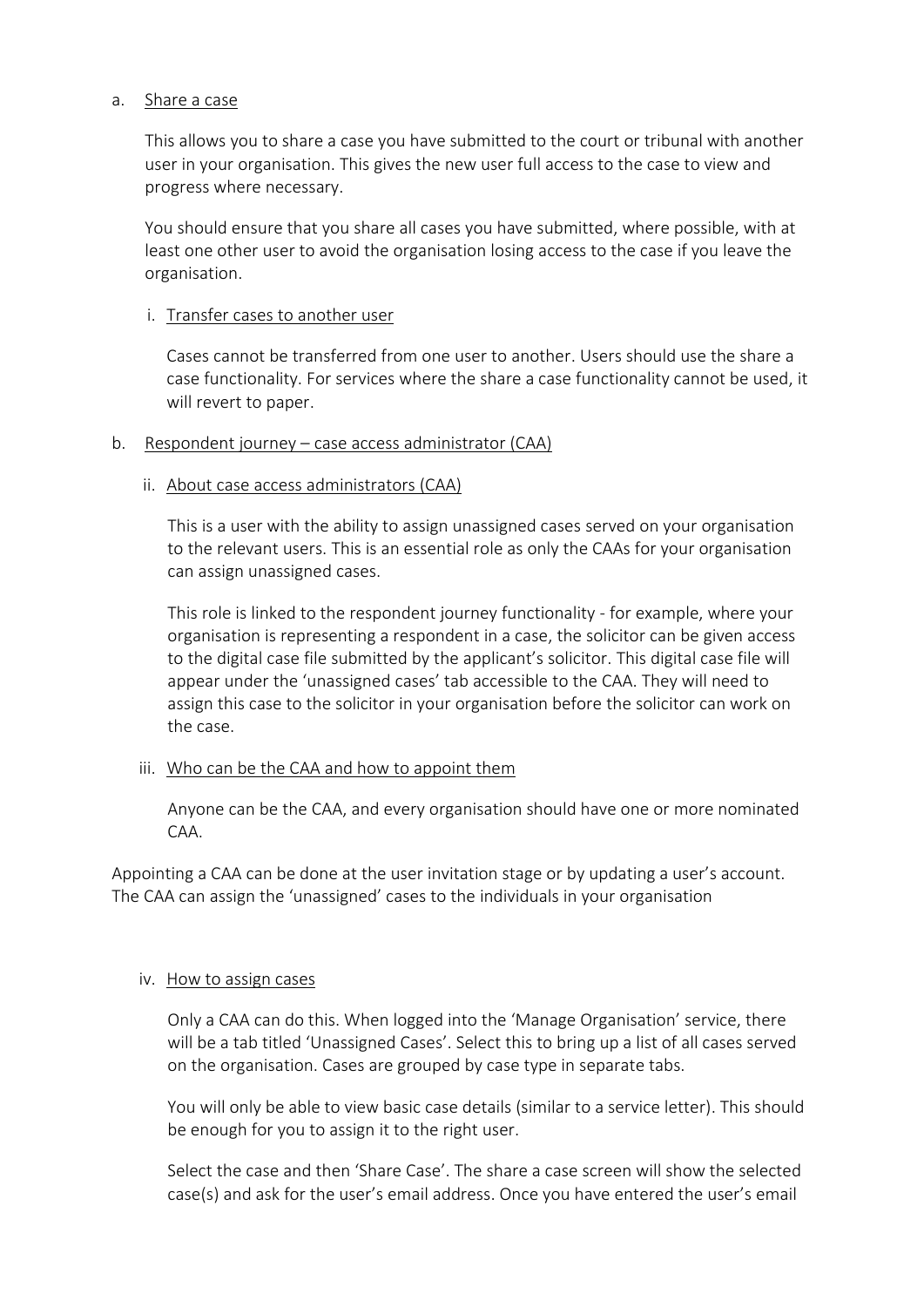address, select 'continue'. Check the information on the confirmation page and then select 'confirm'.

These cases will be assigned and will no longer appear under the 'unassigned case' list.

## c. Notice of change

This is the ability to record a change in the representation of parties on a case. It covers the following situations:

- 1. Notice of change litigant in person to legal representative: A litigant representing themselves decides to engage legal representation. The new legal representative must initiate the notice of change in MyHMCTS.
- 2. Notice of change legal representative gaining access to case: A legal representative who is already on record on a case in some capacity but does not have access via MyHMCTS, needs to gain access to the case. They enter the case reference and follow the same path as scenario 1 (above).
- 3. Notice of change legal representative to legal representative: A represented litigant changes their legal representation. The new representative must initiate the notice of change in MyHMCTS.
- 4. Notice of change legal representative coming off record: legal representative requests to come off record. The request is initiated via the case and results in loss of access to the case.

## Initiating a notice of change

You can complete this by selecting 'Notice of Change' from the black banner at the top of the screen in MyHMCTS.

Enter the case reference number and your client's details as they appear on the case, including any spelling errors. Then review and submit the notice of change. You will need to confirm you have served notice of this change on all parties before proceeding.

You will see a screen confirming the notice of change was successful and the case will appear in your case list as usual.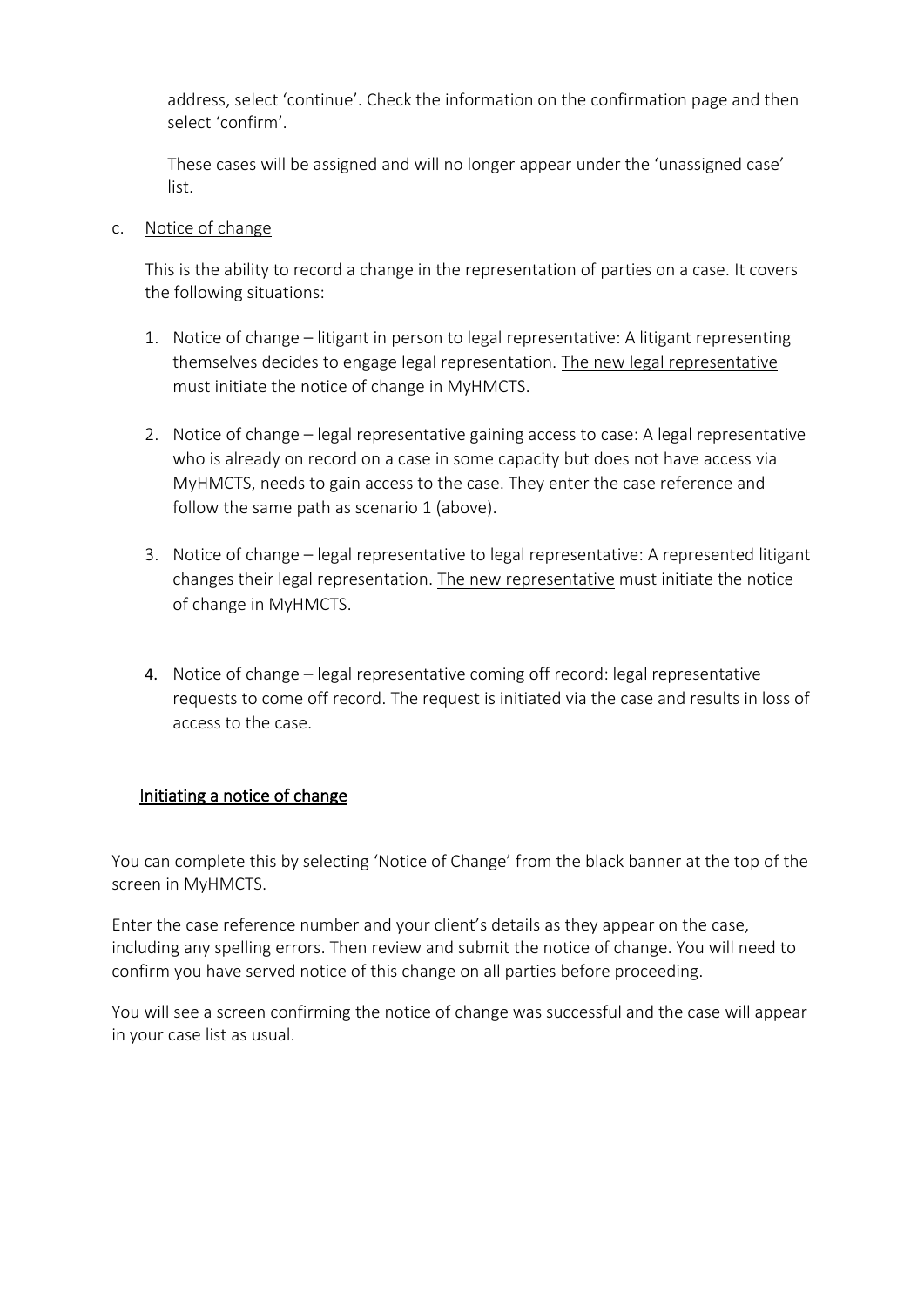## <span id="page-11-0"></span>6. Errors you may encounter

There are different errors you may encounter when using the service that you should be aware of:

## Financial Remedy (FR)

As part of the FR consent and contested application journeys, you must search and select your organisation as part of the 'Applicant Organisation Policy' section:

| <b>MyHMCTS</b>                                                         | <b>Manage cases</b>                                                        | Sign out             |
|------------------------------------------------------------------------|----------------------------------------------------------------------------|----------------------|
|                                                                        | Case list Create case                                                      | <b>Find case</b> $Q$ |
| BETA This is a new service - your feedback will help us to improve it. |                                                                            |                      |
|                                                                        |                                                                            |                      |
| <b>Consent Order Application</b>                                       |                                                                            |                      |
| <b>SOLICITOR DETAILS</b>                                               |                                                                            |                      |
| Solicitor's name                                                       |                                                                            |                      |
|                                                                        |                                                                            |                      |
| <b>Applicant Organisation Policy</b>                                   |                                                                            |                      |
| Search for an organisation                                             |                                                                            |                      |
| example, you can search by organisation name or address.               | You can only search for organisations already registered with MyHMCTS. For |                      |
| Demo                                                                   |                                                                            |                      |
| <b>Organisation name and address</b>                                   |                                                                            |                      |
| <b>DEMO ORG &amp; CO</b>                                               |                                                                            |                      |
|                                                                        |                                                                            |                      |
| Demo Street<br>Demo Lane<br><b>Demo County</b>                         |                                                                            |                      |

If you cannot find your organisation, try searching with one keyword or by the postcode. You may need to scroll down through a list of results to find your organisation.

If you do not select your organisation at this stage, you will receive an error message before case submission. You can resolve this through the 'amend application details' step.

## Probate - Inheritance Tax (IHT) form submission date

For estates where there is inheritance tax to pay, you must to enter the Inheritance Tax (IHT) form submission date. This confirms you have allowed 20 working days for HMRC to process the forms before you submit the probate application to the court.

If you try to submit the probate application to the court within 20 working days of your IHT form, the system will not allow this and provide your earliest available submissions date.